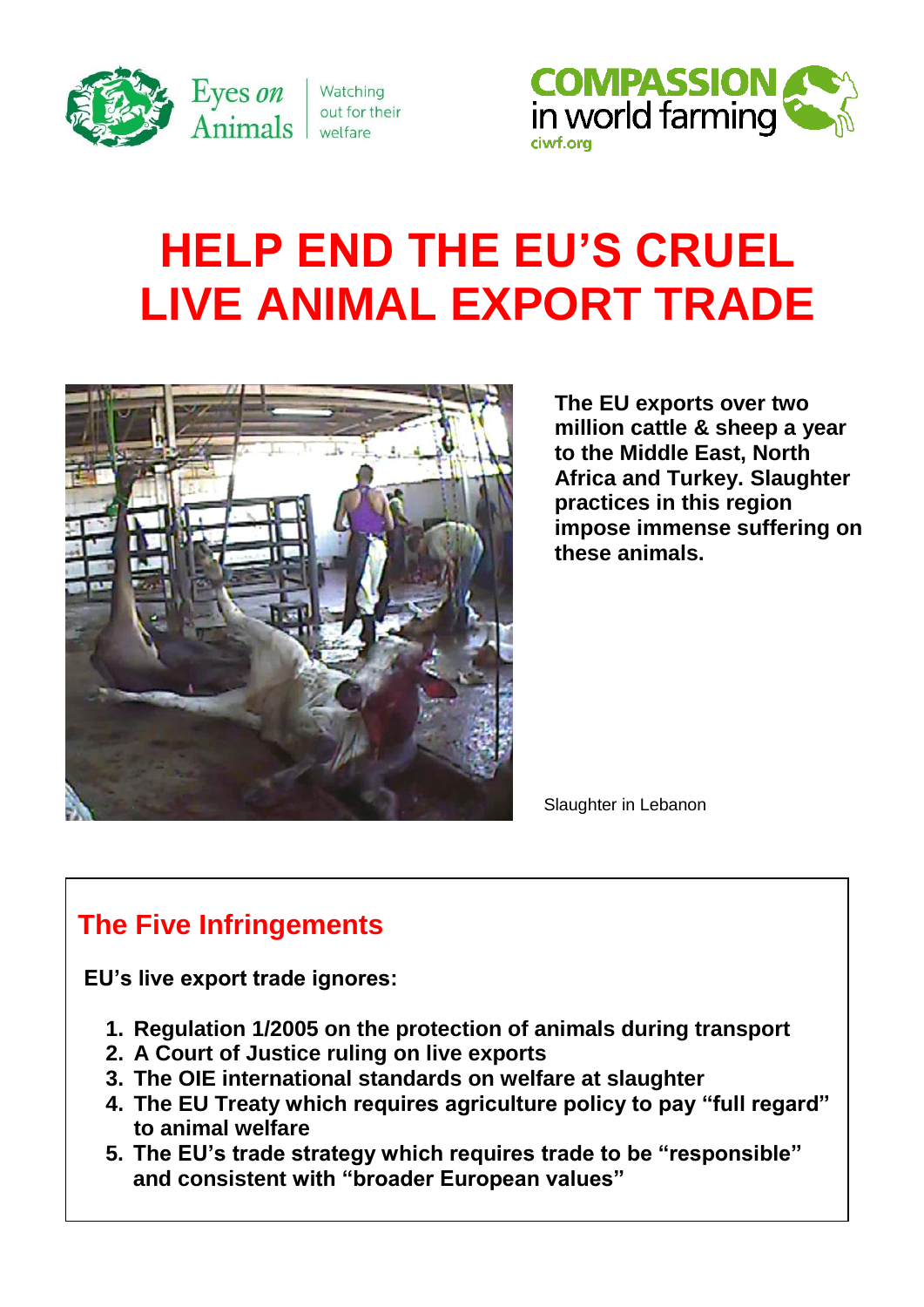# **Ignoring EU law on the protection of animals during transport**

#### **The long journeys to the Middle East, North Africa and Turkey regularly entail multiple breaches of Regulation 1/2005 on the protection of animals during transport.**

Packed into overcrowded trucks, the animals often have insufficient headroom meaning that they have to stand in a stooped position sometimes for days on end. The heat inside the trucks can be unbearable with animals desperately panting for air. Often there is insufficient water and animals become so hungry that they resort to eating their filthy bedding. Animals collapse onto the floor of the truck where they risk being trampled by their companions. Recently investigators saw cattle giving birth on the trucks while nearby others lay dying overwhelmed by the rigours of the journey.



Bull suffering from heat and panting ©AWF-TSB; Eyes on Animals



Overcrowding - sheep stepping on lying animals ©AWF-TSB; Eyes on Animals

## <sup>2</sup> **Ignoring Court of Justice ruling in** *Zuchtvieh* **case**

**The Commission, the Member States and the exporters regularly ignore the Court of Justice ruling that - in the case of live animal exports - EU law on welfare during transport applies right through to the third country destination.**

> **Please watch our short film at** <https://www.youtube.com/watch?v=mBa1iz0U-bU&feature=youtu.be>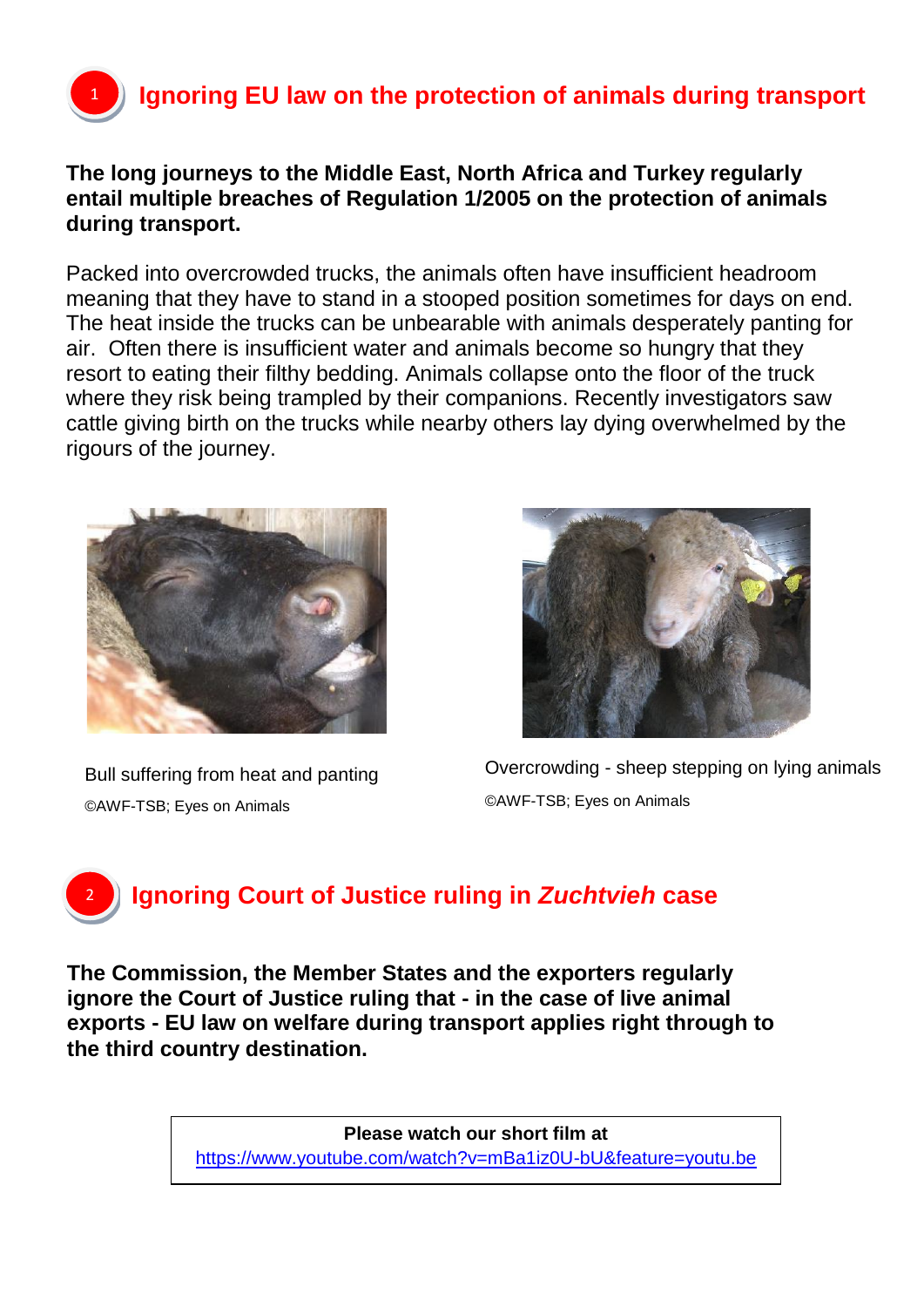

### **Ignoring international standards on welfare during slaughter**

**The EU is exporting animals to countries where it knows they will be slaughtered in cruel ways that breach the international standards on welfare at slaughter of the OIE (World Organisation for Animal Health)**



A particularly cruel practice to which EU animals are subjected in the Middle East arises because many slaughtermen are too frightened to get close enough to cattle to perform one deep throat cut. Instead the slaughterman stays at arm's length and simply stabs the knife into the neck. Even after several such stabs, the animal remains standing on all four legs while it slowly bleeds from the neck.

On visiting Beirut's main slaughterhouse, Lebanon's Agriculture Minister denounces the "cruelty with which the animals are killed".

Reaction of Commission, the Member States and the industry: an increase in cattle and sheep exported to Lebanon's cruel slaughterhouses.